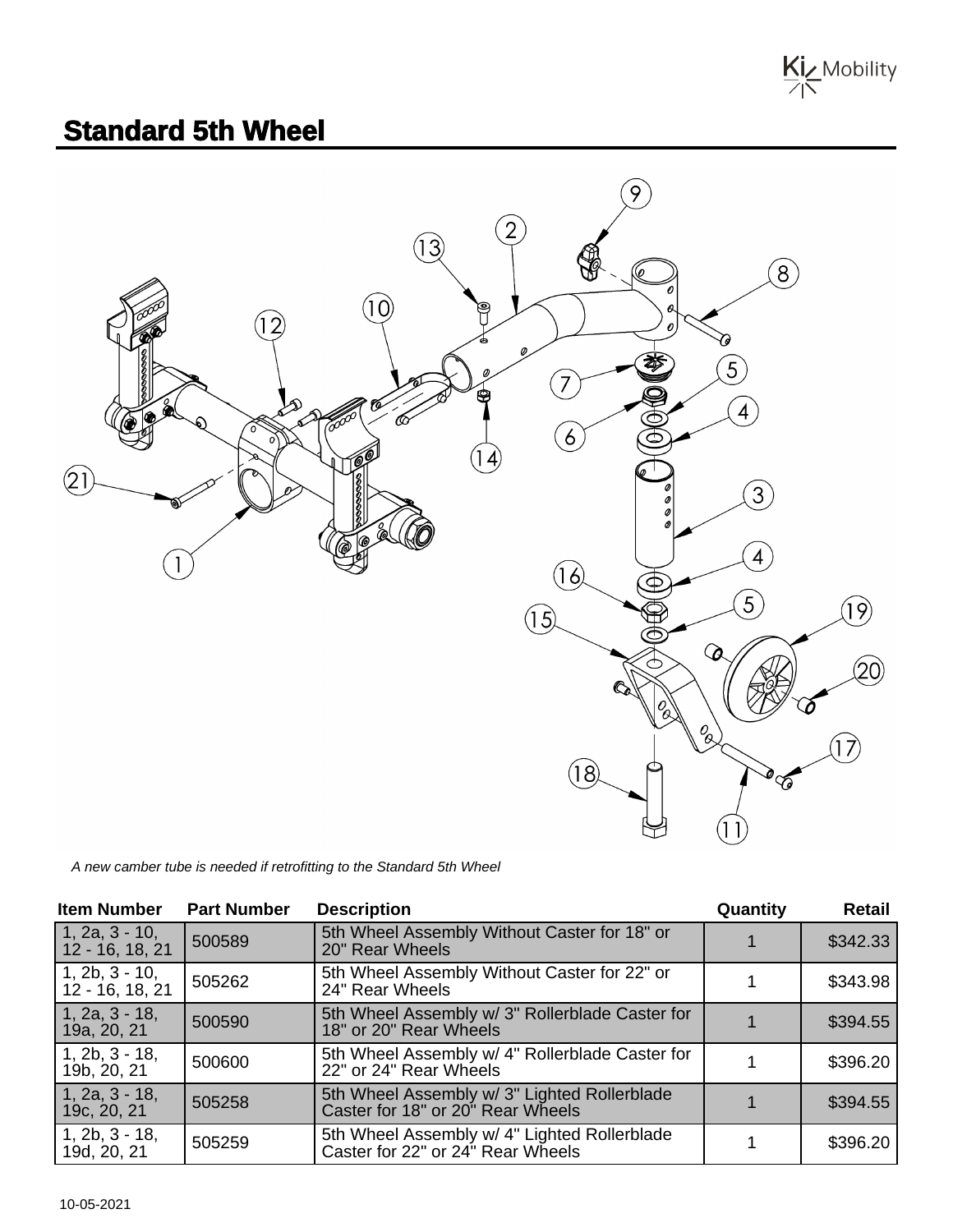| <b>Item Number</b>              | <b>Part Number</b> | <b>Description</b>                                                                                               | Quantity       | <b>Retail</b> |
|---------------------------------|--------------------|------------------------------------------------------------------------------------------------------------------|----------------|---------------|
| $1, 2b, 3 - 18,$<br>19e, 20, 21 | 505260             | 5th Wheel Assembly w/ 4 x 1" Poly Caster for 22"<br>or 24" Rear Wheels                                           |                | \$396.20      |
| $1, 2b, 3 - 18,$<br>19f, 20, 21 | 505261             | 5th Wheel Assembly w/ 5 x 1" Poly Caster for 24"<br><b>Rear Wheels</b>                                           | 1              | \$396.20      |
| 1                               | 000593             | 5th Wheel Mounting Clamp                                                                                         | 1              | \$39.31       |
| 2a                              | 000595             | 5th Wheel Mounting Arm<br>Used with 18" and 20" rear wheel sizes                                                 | 1              | \$57.17       |
| 2 <sub>b</sub>                  | 001313             | 5th Wheel Mount Long<br>Used with 22" and 24" rear wheel sizes                                                   | 1              | \$58.83       |
| 3                               | 000594             | 5th Wheel Caster Housing                                                                                         | 1              | \$37.52       |
| $\overline{4}$                  | 100530             | Bearing M28 x 1/2" 6001RS                                                                                        | $\overline{2}$ | \$12.02       |
| 5                               | 100682             | Washer 1/2" .518 x .875 x .047 F/W Black Zinc                                                                    | $\overline{2}$ | \$1.05        |
| 6                               | 100900             | 1/2-13 NTE JAM NYL INS L/N HXFRE ZC                                                                              | 1              | \$1.05        |
| 7                               | 102005             | Ki Caster Housing Cap                                                                                            | 1              | \$1.17        |
| 8                               | 101123             | M6 x 45 Low SHCS BLK ZC                                                                                          | $\mathbf 1$    | \$1.58        |
| 9                               | 101085             | Mini-Wing M6 Tapped Knob                                                                                         | 1              | \$6.43        |
| 10                              | 101081             | 5th Wheel Detent Button                                                                                          | 1              | \$18.77       |
| 11                              | 000422             | M6 x 56 Threaded Barrel                                                                                          | 1              | \$10.64       |
| 12                              | 101120             | M5 x 16 SHCS BLZ                                                                                                 | $\overline{2}$ | \$1.58        |
| 13                              | 101185             | M6 x 14 CLS8.8 DIN7984 Low SHCS BLKZC                                                                            | 1              | \$1.58        |
| 14                              | 100658             | M6 Nylock Nut Blk Zn                                                                                             |                | \$1.05        |
| 15                              | 503822             | Caster Fork 4", Std 5th Wheel<br>Contains 100545 fork with Removal and Installation<br><i><b>Instruction</b></i> | 1              | \$44.95       |
| 16                              | 101598             | 1/2-13 FIN HX JAM NUT ZC                                                                                         | 1              | \$1.58        |
| 17                              | 100667             | M6 x 12 BTN SHCS BLKZC w/Patch                                                                                   | $\overline{2}$ | \$1.58        |
| 18                              | 101597             | 1/2-13 x 2-1/4 HH TAP BLT FULL THD ZC                                                                            | 1              | \$1.58        |
| 19a                             | 100790             | Caster 3" Rollerblade<br>Used with 18" and 20" rear wheel sizes                                                  | 1              | \$25.50       |
| 19 <sub>b</sub>                 | 100791             | Caster 4" Rollerblade<br>Used with 22" and 24" rear wheel sizes                                                  | 1              | \$26.27       |
| 19 <sub>c</sub>                 | 101140             | Caster 3" Lighted Rollerblade<br>Used with 18" and 20" rear wheel sizes                                          | 1              | \$47.28       |